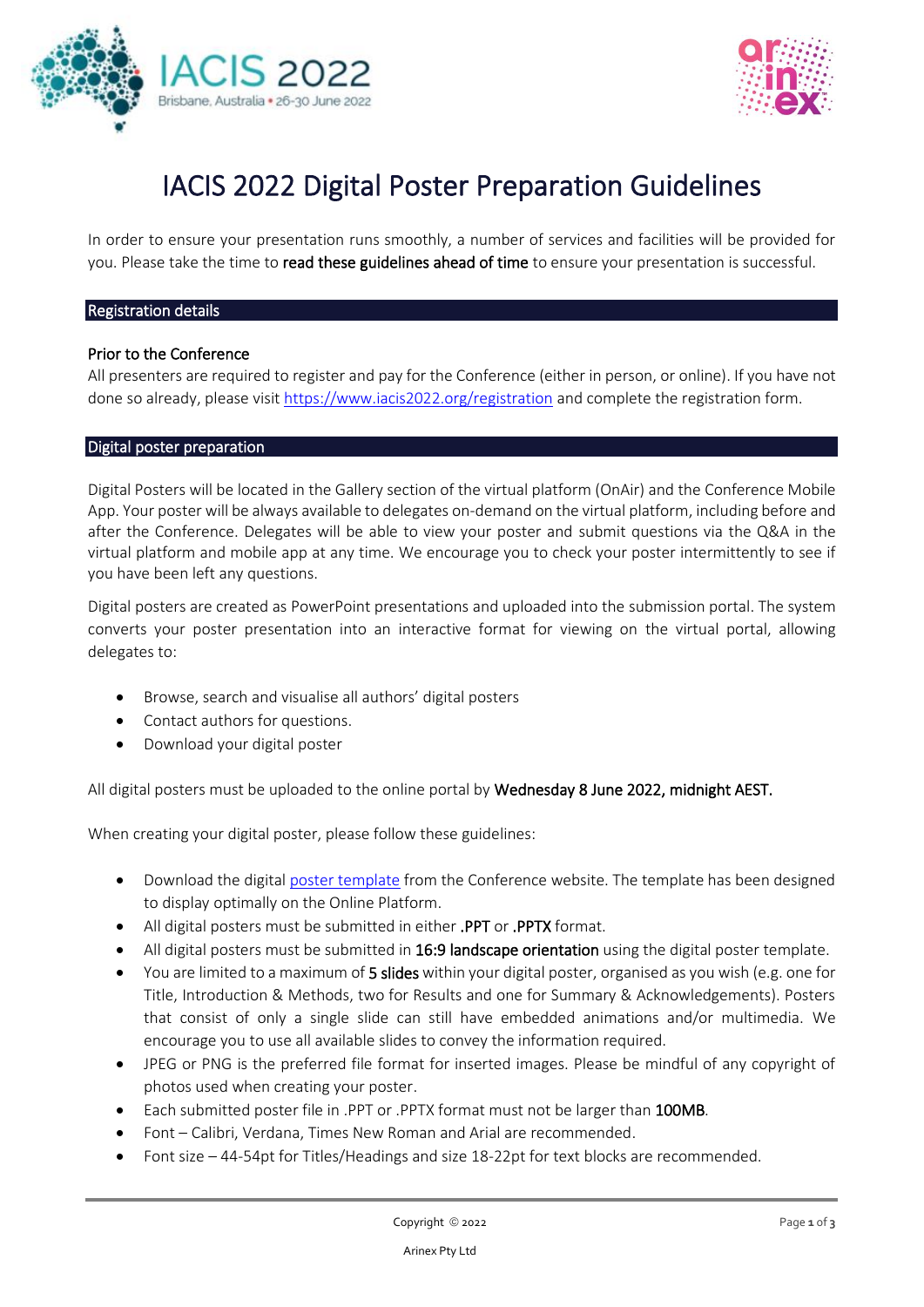



• Each graph should have a short heading.

## Ready to upload your digital poster?

[Click here to access the poster submission portal.](https://iacis2021-c10000.eorganiser.com.au/) All digital posters must be uploaded to the online portal Wednesday 8 June 2022, midnight AEST. Follow the steps below to upload your digital poster to the online portal:

# Please follow the below steps to upload your digital poster to the online portal

- 1. Log into the [submission portal](https://iacis2021-c10000.eorganiser.com.au/) using your author login details (the log in details are the same as when you submitted your abstract)
- 2. From the home screen select the blue button "Submit Digital Poster". Alternatively, you can click on "Submissions" near the top of the screen and then select' "+ Submit" and "+ Digital Poster" as per the screenshot below:



- 3. Select your abstract from the drop down that has been accepted as a Digital Poster and click the "Submit Digital Poster" button.
- 4. Upload your digital poster file using the digital poster template in .PPT or .PPTX format.
- 5. When you are ready to submit your digital poster, click the blue "Submit" button at the bottom of the screen.
- 6. Once your digital poster been submitted if you select the "Digital Poster" tab the status will show as "Under Review".
- 7. You will receive a poster submission confirmation via email once your digital poster has been processed and converted into a display-friendly format. If you do not receive a confirmation within 24 hours, please contact [iacis2022@arinex.com.au.](mailto:iacis2022@arinex.com.au) The email confirmation will also contain a link where you can review your digital poster.

Please review and ensure your poster has been uploaded correctly. Should you require assistance uploading your digital poster, please contact the Conference Managers via [iacis2022@arinex.com.au](mailto:iacis2022@arinex.com.au)

## If you do not have Microsoft PowerPoint installed

We recommend downloading a free software such as OpenOffice which will enable you to save or create presentations in .PPT and .PPTX format:

Pleas[e click here](https://www.openoffice.org/download/index.html) to download OpenOffice and please [click here](https://wiki.openoffice.org/wiki/Documentation/OOo3_User_Guides/Impress_Guide/Opening_and_saving_a_PowerPoint_file) for further information on using OpenOffice.